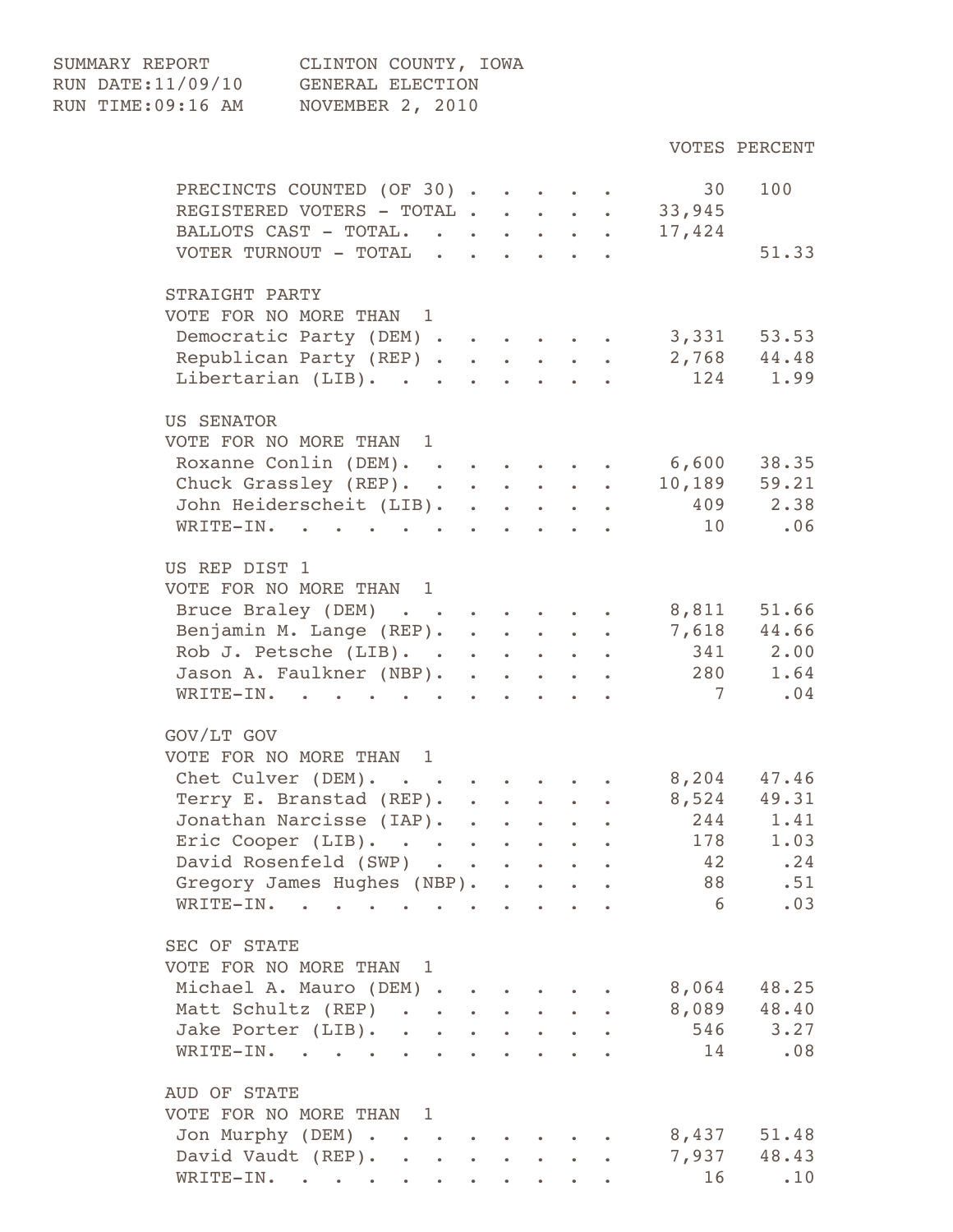| TREAS OF STATE                                                                                                                                                                                                                                                                                                                                                                                                                                                                                                                                                                                                                                                                                                                                                                                                                                                                                                                                                                                                                  |                                                                                                                       |  |                             |        |                                       |           |
|---------------------------------------------------------------------------------------------------------------------------------------------------------------------------------------------------------------------------------------------------------------------------------------------------------------------------------------------------------------------------------------------------------------------------------------------------------------------------------------------------------------------------------------------------------------------------------------------------------------------------------------------------------------------------------------------------------------------------------------------------------------------------------------------------------------------------------------------------------------------------------------------------------------------------------------------------------------------------------------------------------------------------------|-----------------------------------------------------------------------------------------------------------------------|--|-----------------------------|--------|---------------------------------------|-----------|
|                                                                                                                                                                                                                                                                                                                                                                                                                                                                                                                                                                                                                                                                                                                                                                                                                                                                                                                                                                                                                                 |                                                                                                                       |  |                             |        |                                       |           |
|                                                                                                                                                                                                                                                                                                                                                                                                                                                                                                                                                                                                                                                                                                                                                                                                                                                                                                                                                                                                                                 |                                                                                                                       |  |                             |        |                                       |           |
|                                                                                                                                                                                                                                                                                                                                                                                                                                                                                                                                                                                                                                                                                                                                                                                                                                                                                                                                                                                                                                 |                                                                                                                       |  |                             |        |                                       |           |
| VOTE FOR NO MORE THAN 1<br>Michael L. Fitzgerald (DEM) 9,204 55.47<br>David D. Jamison (REP) 7,372 44.43<br>WRITE-IN.<br>SEC OF AG<br>VOTE FOR NO MORE THAN 1<br>Francis Thicke (DEM).<br>Bill Northey (REP) 8,758 53.21<br>WRITE-IN.<br>ATT GEN<br>VOTE FOR NO MORE THAN 1<br>Tom Miller (DEM) 9,330 55.94<br>Brenna Findley (REP). 7,338 43.99<br>WRITE-IN.<br>ST SEN DIST 13<br>VOTE FOR NO MORE THAN 1<br>Tod R. Bowman (DEM)<br>Andrew Naeve (REP) 5,489 52.44<br>WRITE-IN.<br>ST REP DIST 25<br>VOTE FOR NO MORE THAN 1<br>Tom Schueller (DEM)<br>Brian Moore (REP).<br>WRITE-IN.<br>ST REP DIST 26<br>VOTE FOR NO MORE THAN 1<br>Mary Wolfe (DEM) 4,800 52.24<br>David A. Rose (REP)<br>WRITE-IN.<br>and the state of the state of<br>ST REP DIST 83<br>VOTE FOR NO MORE THAN 1<br>Steven N. Olson (REP)<br>WRITE-IN.<br>BD OF SUPER<br>VOTE FOR NO MORE THAN 2<br>Justus J. Immel (DEM)<br>Dennis G. Starling (DEM)<br>Jill M. Davisson (REP)<br>Brian Schmidt (REP)<br>WRITE-IN.<br>CO TREA<br>VOTE FOR NO MORE THAN 1 | $\mathbf{r}^{\prime}$ , $\mathbf{r}^{\prime}$ , $\mathbf{r}^{\prime}$ , $\mathbf{r}^{\prime}$ , $\mathbf{r}^{\prime}$ |  |                             | 17 .10 |                                       |           |
|                                                                                                                                                                                                                                                                                                                                                                                                                                                                                                                                                                                                                                                                                                                                                                                                                                                                                                                                                                                                                                 |                                                                                                                       |  |                             |        |                                       |           |
|                                                                                                                                                                                                                                                                                                                                                                                                                                                                                                                                                                                                                                                                                                                                                                                                                                                                                                                                                                                                                                 |                                                                                                                       |  |                             |        |                                       |           |
|                                                                                                                                                                                                                                                                                                                                                                                                                                                                                                                                                                                                                                                                                                                                                                                                                                                                                                                                                                                                                                 |                                                                                                                       |  |                             |        | 7,685 46.69                           |           |
|                                                                                                                                                                                                                                                                                                                                                                                                                                                                                                                                                                                                                                                                                                                                                                                                                                                                                                                                                                                                                                 |                                                                                                                       |  |                             |        |                                       |           |
|                                                                                                                                                                                                                                                                                                                                                                                                                                                                                                                                                                                                                                                                                                                                                                                                                                                                                                                                                                                                                                 |                                                                                                                       |  |                             |        | 17 .10                                |           |
|                                                                                                                                                                                                                                                                                                                                                                                                                                                                                                                                                                                                                                                                                                                                                                                                                                                                                                                                                                                                                                 |                                                                                                                       |  |                             |        |                                       |           |
|                                                                                                                                                                                                                                                                                                                                                                                                                                                                                                                                                                                                                                                                                                                                                                                                                                                                                                                                                                                                                                 |                                                                                                                       |  |                             |        |                                       |           |
|                                                                                                                                                                                                                                                                                                                                                                                                                                                                                                                                                                                                                                                                                                                                                                                                                                                                                                                                                                                                                                 |                                                                                                                       |  |                             |        |                                       |           |
|                                                                                                                                                                                                                                                                                                                                                                                                                                                                                                                                                                                                                                                                                                                                                                                                                                                                                                                                                                                                                                 |                                                                                                                       |  |                             |        |                                       |           |
|                                                                                                                                                                                                                                                                                                                                                                                                                                                                                                                                                                                                                                                                                                                                                                                                                                                                                                                                                                                                                                 |                                                                                                                       |  |                             |        | 12 .07                                |           |
|                                                                                                                                                                                                                                                                                                                                                                                                                                                                                                                                                                                                                                                                                                                                                                                                                                                                                                                                                                                                                                 |                                                                                                                       |  |                             |        |                                       |           |
|                                                                                                                                                                                                                                                                                                                                                                                                                                                                                                                                                                                                                                                                                                                                                                                                                                                                                                                                                                                                                                 |                                                                                                                       |  |                             |        |                                       |           |
|                                                                                                                                                                                                                                                                                                                                                                                                                                                                                                                                                                                                                                                                                                                                                                                                                                                                                                                                                                                                                                 |                                                                                                                       |  |                             |        |                                       |           |
|                                                                                                                                                                                                                                                                                                                                                                                                                                                                                                                                                                                                                                                                                                                                                                                                                                                                                                                                                                                                                                 |                                                                                                                       |  |                             |        | 4,965 47.43                           |           |
|                                                                                                                                                                                                                                                                                                                                                                                                                                                                                                                                                                                                                                                                                                                                                                                                                                                                                                                                                                                                                                 |                                                                                                                       |  |                             |        |                                       |           |
|                                                                                                                                                                                                                                                                                                                                                                                                                                                                                                                                                                                                                                                                                                                                                                                                                                                                                                                                                                                                                                 |                                                                                                                       |  |                             |        | 14                                    | .13       |
|                                                                                                                                                                                                                                                                                                                                                                                                                                                                                                                                                                                                                                                                                                                                                                                                                                                                                                                                                                                                                                 |                                                                                                                       |  |                             |        |                                       |           |
|                                                                                                                                                                                                                                                                                                                                                                                                                                                                                                                                                                                                                                                                                                                                                                                                                                                                                                                                                                                                                                 |                                                                                                                       |  |                             |        |                                       |           |
|                                                                                                                                                                                                                                                                                                                                                                                                                                                                                                                                                                                                                                                                                                                                                                                                                                                                                                                                                                                                                                 |                                                                                                                       |  |                             |        | 534 40.73                             |           |
|                                                                                                                                                                                                                                                                                                                                                                                                                                                                                                                                                                                                                                                                                                                                                                                                                                                                                                                                                                                                                                 |                                                                                                                       |  |                             |        |                                       | 776 59.19 |
|                                                                                                                                                                                                                                                                                                                                                                                                                                                                                                                                                                                                                                                                                                                                                                                                                                                                                                                                                                                                                                 |                                                                                                                       |  | $\sim$ $\sim$ $\sim$ $\sim$ |        |                                       | 1 .08     |
|                                                                                                                                                                                                                                                                                                                                                                                                                                                                                                                                                                                                                                                                                                                                                                                                                                                                                                                                                                                                                                 |                                                                                                                       |  |                             |        |                                       |           |
|                                                                                                                                                                                                                                                                                                                                                                                                                                                                                                                                                                                                                                                                                                                                                                                                                                                                                                                                                                                                                                 |                                                                                                                       |  |                             |        |                                       |           |
|                                                                                                                                                                                                                                                                                                                                                                                                                                                                                                                                                                                                                                                                                                                                                                                                                                                                                                                                                                                                                                 |                                                                                                                       |  |                             |        |                                       |           |
|                                                                                                                                                                                                                                                                                                                                                                                                                                                                                                                                                                                                                                                                                                                                                                                                                                                                                                                                                                                                                                 |                                                                                                                       |  |                             |        |                                       |           |
|                                                                                                                                                                                                                                                                                                                                                                                                                                                                                                                                                                                                                                                                                                                                                                                                                                                                                                                                                                                                                                 |                                                                                                                       |  |                             |        | $\cdot \cdot \cdot \cdot$ 4,376 47.62 |           |
|                                                                                                                                                                                                                                                                                                                                                                                                                                                                                                                                                                                                                                                                                                                                                                                                                                                                                                                                                                                                                                 |                                                                                                                       |  |                             |        | 13                                    | .14       |
|                                                                                                                                                                                                                                                                                                                                                                                                                                                                                                                                                                                                                                                                                                                                                                                                                                                                                                                                                                                                                                 |                                                                                                                       |  |                             |        |                                       |           |
|                                                                                                                                                                                                                                                                                                                                                                                                                                                                                                                                                                                                                                                                                                                                                                                                                                                                                                                                                                                                                                 |                                                                                                                       |  |                             |        |                                       |           |
|                                                                                                                                                                                                                                                                                                                                                                                                                                                                                                                                                                                                                                                                                                                                                                                                                                                                                                                                                                                                                                 |                                                                                                                       |  |                             |        | 5,162 98.59                           |           |
|                                                                                                                                                                                                                                                                                                                                                                                                                                                                                                                                                                                                                                                                                                                                                                                                                                                                                                                                                                                                                                 |                                                                                                                       |  |                             |        | 74                                    | 1.41      |
|                                                                                                                                                                                                                                                                                                                                                                                                                                                                                                                                                                                                                                                                                                                                                                                                                                                                                                                                                                                                                                 |                                                                                                                       |  |                             |        |                                       |           |
|                                                                                                                                                                                                                                                                                                                                                                                                                                                                                                                                                                                                                                                                                                                                                                                                                                                                                                                                                                                                                                 |                                                                                                                       |  |                             |        |                                       |           |
|                                                                                                                                                                                                                                                                                                                                                                                                                                                                                                                                                                                                                                                                                                                                                                                                                                                                                                                                                                                                                                 |                                                                                                                       |  |                             |        | 5,718                                 | 18.32     |
|                                                                                                                                                                                                                                                                                                                                                                                                                                                                                                                                                                                                                                                                                                                                                                                                                                                                                                                                                                                                                                 |                                                                                                                       |  |                             |        | 7,259 23.26                           |           |
|                                                                                                                                                                                                                                                                                                                                                                                                                                                                                                                                                                                                                                                                                                                                                                                                                                                                                                                                                                                                                                 |                                                                                                                       |  |                             |        | 9,470                                 | 30.34     |
|                                                                                                                                                                                                                                                                                                                                                                                                                                                                                                                                                                                                                                                                                                                                                                                                                                                                                                                                                                                                                                 |                                                                                                                       |  |                             |        | 8,735                                 | 27.99     |
|                                                                                                                                                                                                                                                                                                                                                                                                                                                                                                                                                                                                                                                                                                                                                                                                                                                                                                                                                                                                                                 |                                                                                                                       |  |                             |        | 30                                    | .10       |
|                                                                                                                                                                                                                                                                                                                                                                                                                                                                                                                                                                                                                                                                                                                                                                                                                                                                                                                                                                                                                                 |                                                                                                                       |  |                             |        |                                       |           |
|                                                                                                                                                                                                                                                                                                                                                                                                                                                                                                                                                                                                                                                                                                                                                                                                                                                                                                                                                                                                                                 |                                                                                                                       |  |                             |        |                                       |           |
|                                                                                                                                                                                                                                                                                                                                                                                                                                                                                                                                                                                                                                                                                                                                                                                                                                                                                                                                                                                                                                 |                                                                                                                       |  |                             |        |                                       |           |
| Rhonda McIntyre (REP)                                                                                                                                                                                                                                                                                                                                                                                                                                                                                                                                                                                                                                                                                                                                                                                                                                                                                                                                                                                                           |                                                                                                                       |  |                             |        | 13,022                                | 98.70     |
| WRITE-IN. .                                                                                                                                                                                                                                                                                                                                                                                                                                                                                                                                                                                                                                                                                                                                                                                                                                                                                                                                                                                                                     |                                                                                                                       |  |                             |        | 172                                   | 1.30      |
|                                                                                                                                                                                                                                                                                                                                                                                                                                                                                                                                                                                                                                                                                                                                                                                                                                                                                                                                                                                                                                 |                                                                                                                       |  |                             |        |                                       |           |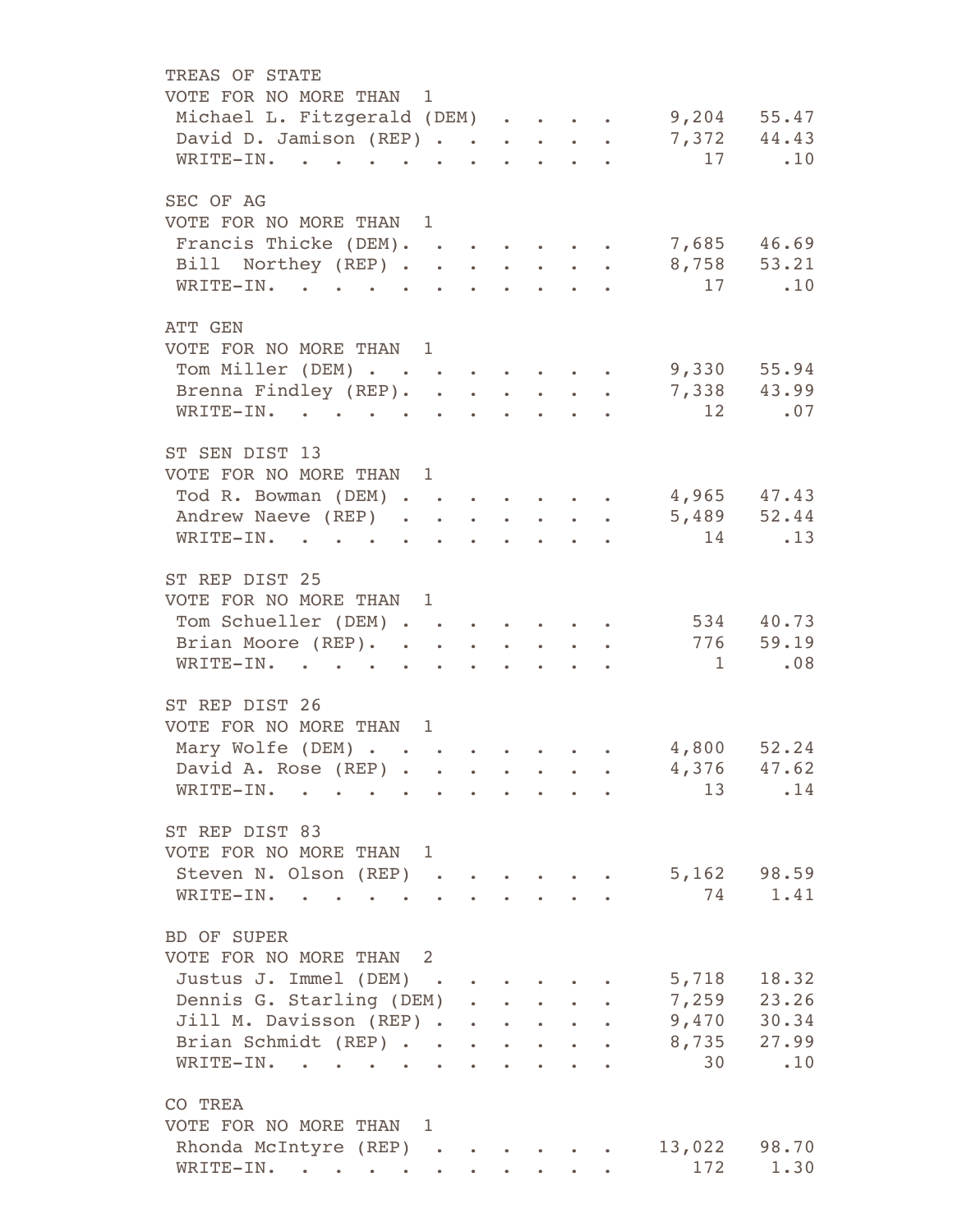CO REC VOTE FOR NO MORE THAN 1 Lisa A. Murray (DEM). . . . . . . 7,640 45.39 Steve Mangan (REP) . . . . . . . 9,181 54.55 WRITE-IN. . . . . . . . . . . . 10 .06 CO ATT VOTE FOR NO MORE THAN 1 Mike Wolf (REP) . . . . . . . . 12,848 98.47 WRITE-IN. . . . . . . . . . . 200 1.53 BLOOMFIELD TWP TRUSTEE VOTE FOR NO MORE THAN 1 Paul Ruchotzke. . . . . . . . . 109 95.61 WRITE-IN. . . . . . . . . . . . 5 4.39 BLOOMFIELD TWP CLERK VOTE FOR NO MORE THAN 1 Dawn D. Nelson. . . . . . . . . 100 92.59 WRITE-IN. . . . . . . . . . . . 8 7.41 BROOKFIELD TWP TRUSTEE VOTE FOR NO MORE THAN 1 WRITE-IN. . . . . . . . . . . 17 100.00 WRITE-IN WINNER: DEAN ADRIAN - 14 VOTES BROOKFIELD TWP CLERK VOTE FOR NO MORE THAN 1 WRITE-IN. . . . . . . . . . . 17 100.00 WRITE-IN WINNER: LYNDSEY EBERHART - 12 VOTES BROOKFIELD TWP TRUSTEE VAC VOTE FOR NO MORE THAN 1 WRITE-IN. . . . . . . . . . . 15 100.00 WRITE-IN WINNER: DUSTIN EBERHART - 9 VOTES CAMANCHE TWP TRUSTEE VOTE FOR NO MORE THAN 1 Craig Lorenzen. . . . . . . . . 55 100.00 WRITE-IN. . . . . . . . . . . 0 CAMANCHE TWP CLERK VOTE FOR NO MORE THAN 1 Willard F. Larsen. . . . . . . . 50 100.00 WRITE-IN. . . . . . . . . . . 0 CENTER TWP TRUSTEE VOTE FOR NO MORE THAN 1 WRITE-IN. . . . . . . . . . . 27 100.00 WRITE-IN WINNER: RICHARD SMITH - 6 VOTES CENTER TWP CLERK VOTE FOR NO MORE THAN 1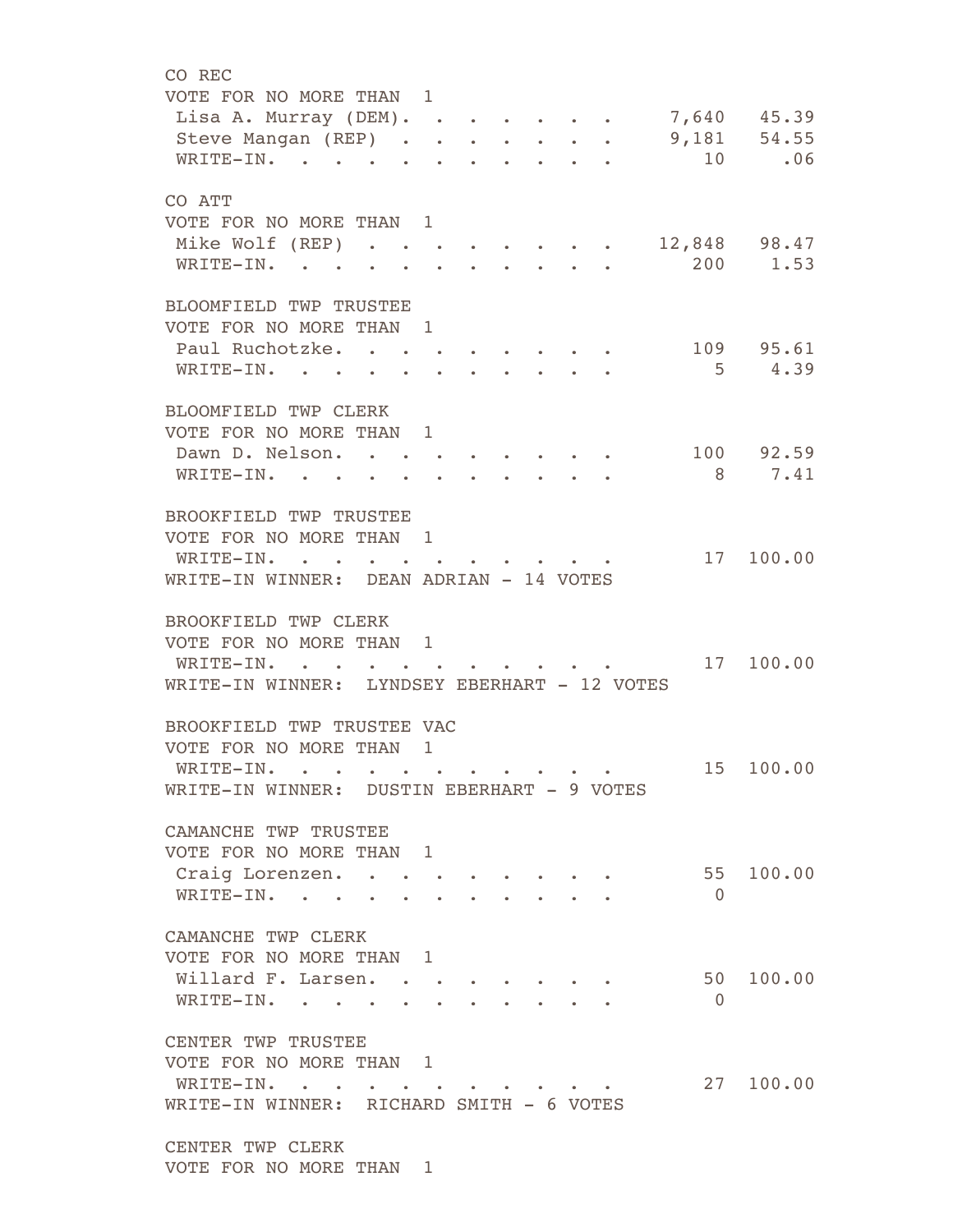| Tom Droste .<br>WRITE-IN. |                                                                                                                                                                   | $\begin{array}{cccccccccccccc} \bullet & \bullet & \bullet & \bullet & \bullet & \bullet & \bullet & \bullet & \bullet & \bullet \end{array}$ |                                                 |  | 235<br>$\bigcirc$       | 100.00                 |
|---------------------------|-------------------------------------------------------------------------------------------------------------------------------------------------------------------|-----------------------------------------------------------------------------------------------------------------------------------------------|-------------------------------------------------|--|-------------------------|------------------------|
| DEEP CREEK TWP TRUSTEE    |                                                                                                                                                                   |                                                                                                                                               |                                                 |  |                         |                        |
| VOTE FOR NO MORE THAN 1   |                                                                                                                                                                   |                                                                                                                                               |                                                 |  |                         |                        |
| Wallace Kruse             |                                                                                                                                                                   |                                                                                                                                               |                                                 |  | 167                     | 100.00                 |
| WRITE-IN.                 | and the state of the state of the state of the state of the state of the state of the state of the state of the                                                   |                                                                                                                                               |                                                 |  | $\Omega$                |                        |
| DEEP CREEK TWP CLERK      |                                                                                                                                                                   |                                                                                                                                               |                                                 |  |                         |                        |
| VOTE FOR NO MORE THAN 1   |                                                                                                                                                                   |                                                                                                                                               |                                                 |  |                         |                        |
| Donald V. Beeck           |                                                                                                                                                                   |                                                                                                                                               |                                                 |  | 164                     | 100.00                 |
| WRITE-IN.                 |                                                                                                                                                                   |                                                                                                                                               | the contract of the contract of the contract of |  | $\overline{0}$          |                        |
| DEWITT TWP TRUSTEE        |                                                                                                                                                                   |                                                                                                                                               |                                                 |  |                         |                        |
| VOTE FOR NO MORE THAN 1   |                                                                                                                                                                   |                                                                                                                                               |                                                 |  |                         |                        |
| Richard Feldpausch        |                                                                                                                                                                   |                                                                                                                                               |                                                 |  |                         | 475 99.58              |
| WRITE-IN.                 |                                                                                                                                                                   |                                                                                                                                               |                                                 |  | $\overline{2}$          | .42                    |
| DEWITT TWP CLERK          |                                                                                                                                                                   |                                                                                                                                               |                                                 |  |                         |                        |
| VOTE FOR NO MORE THAN 1   |                                                                                                                                                                   |                                                                                                                                               |                                                 |  |                         |                        |
| Lee F. Barber             |                                                                                                                                                                   |                                                                                                                                               |                                                 |  | 483                     | 100.00                 |
| WRITE-IN.                 |                                                                                                                                                                   |                                                                                                                                               |                                                 |  | $\overline{0}$          |                        |
| EDEN TWP TRUSTEE          |                                                                                                                                                                   |                                                                                                                                               |                                                 |  |                         |                        |
| VOTE FOR NO MORE THAN 1   |                                                                                                                                                                   |                                                                                                                                               |                                                 |  |                         |                        |
| Daniel Nielsen.           |                                                                                                                                                                   |                                                                                                                                               |                                                 |  |                         | 131 92.25              |
| WRITE-IN.                 |                                                                                                                                                                   |                                                                                                                                               |                                                 |  |                         | 11 7.75                |
|                           |                                                                                                                                                                   |                                                                                                                                               |                                                 |  |                         |                        |
| EDEN TWP CLERK            |                                                                                                                                                                   |                                                                                                                                               |                                                 |  |                         |                        |
| VOTE FOR NO MORE THAN 1   |                                                                                                                                                                   |                                                                                                                                               |                                                 |  |                         |                        |
| Connie S. Beer.           |                                                                                                                                                                   |                                                                                                                                               |                                                 |  |                         | 134 97.10              |
| WRITE-IN.                 |                                                                                                                                                                   |                                                                                                                                               |                                                 |  |                         | 2.90<br>$\overline{4}$ |
| ELK RIVER TWP TRUSTEE     |                                                                                                                                                                   |                                                                                                                                               |                                                 |  |                         |                        |
| VOTE FOR NO MORE THAN 1   |                                                                                                                                                                   |                                                                                                                                               |                                                 |  |                         |                        |
| Kay Dierks                | $\begin{array}{cccccccccccccc} \bullet & \bullet & \bullet & \bullet & \bullet & \bullet & \bullet & \bullet & \bullet & \bullet & \bullet & \bullet \end{array}$ |                                                                                                                                               |                                                 |  |                         | 228 98.70              |
| WRITE-IN. .               |                                                                                                                                                                   |                                                                                                                                               |                                                 |  |                         | $3 \t 1.30$            |
|                           |                                                                                                                                                                   |                                                                                                                                               |                                                 |  |                         |                        |
| ELK RIVER TWP CLERK       |                                                                                                                                                                   |                                                                                                                                               |                                                 |  |                         |                        |
| VOTE FOR NO MORE THAN 1   |                                                                                                                                                                   |                                                                                                                                               |                                                 |  |                         |                        |
| Ben J. Tietjens.          | $\mathcal{L}^{\text{max}}$ , where $\mathcal{L}^{\text{max}}$ , and                                                                                               |                                                                                                                                               |                                                 |  |                         | 234 98.73              |
| WRITE-IN.                 |                                                                                                                                                                   |                                                                                                                                               |                                                 |  | $\overline{\mathbf{3}}$ | 1.27                   |
| <b>GRANT TWP TRUSTEE</b>  |                                                                                                                                                                   |                                                                                                                                               |                                                 |  |                         |                        |
| VOTE FOR NO MORE THAN 1   |                                                                                                                                                                   |                                                                                                                                               |                                                 |  |                         |                        |
| Robert Diercks.           |                                                                                                                                                                   |                                                                                                                                               |                                                 |  |                         | 109 99.09              |
| WRITE-IN.                 |                                                                                                                                                                   |                                                                                                                                               |                                                 |  | 1                       | .91                    |
| GRANT TWP CLERK           |                                                                                                                                                                   |                                                                                                                                               |                                                 |  |                         |                        |
| VOTE FOR NO MORE THAN 1   |                                                                                                                                                                   |                                                                                                                                               |                                                 |  |                         |                        |
| Allen Richmann. .         | $\begin{array}{cccccccccccccc} \bullet & \bullet & \bullet & \bullet & \bullet & \bullet & \bullet & \bullet \end{array}$                                         |                                                                                                                                               |                                                 |  |                         | 100 99.01              |
| WRITE-IN.                 |                                                                                                                                                                   |                                                                                                                                               |                                                 |  | $\sim$ 1                | .99                    |
|                           |                                                                                                                                                                   |                                                                                                                                               |                                                 |  |                         |                        |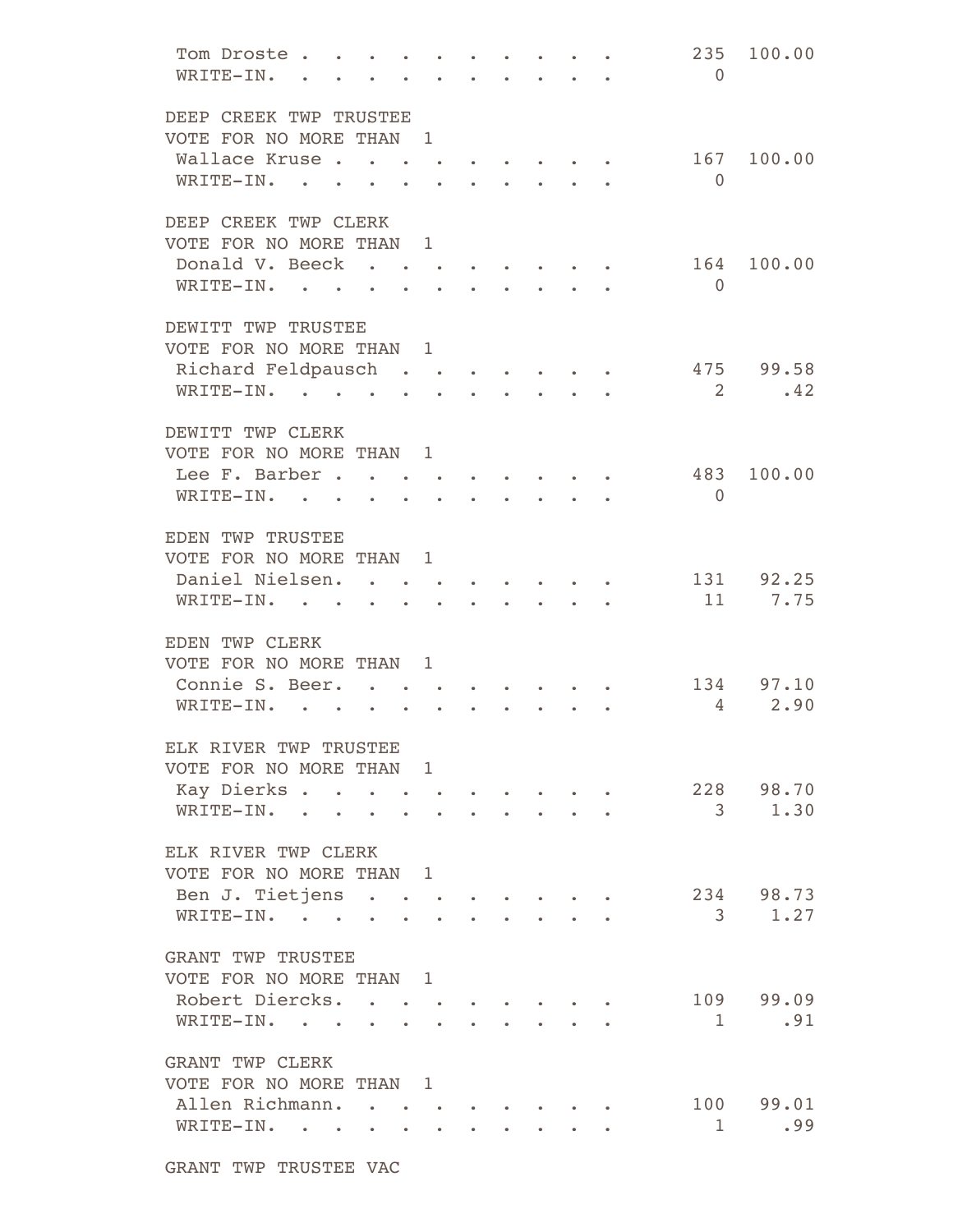| VOTE FOR NO MORE THAN 1                     |                                                                                                                 |                                                             |  |                           |                            |            |
|---------------------------------------------|-----------------------------------------------------------------------------------------------------------------|-------------------------------------------------------------|--|---------------------------|----------------------------|------------|
| Kurt Olson.                                 |                                                                                                                 |                                                             |  |                           | 110                        | 100.00     |
| WRITE-IN.                                   |                                                                                                                 |                                                             |  | <b>All Card Contracts</b> | $\bigcirc$                 |            |
|                                             |                                                                                                                 |                                                             |  |                           |                            |            |
|                                             |                                                                                                                 |                                                             |  |                           |                            |            |
| HAMPSHIRE TWP TRUSTEE                       |                                                                                                                 |                                                             |  |                           |                            |            |
| VOTE FOR NO MORE THAN 1                     |                                                                                                                 |                                                             |  |                           |                            |            |
| Leon V. Bott                                | the contract of the contract of the contract of the contract of the contract of the contract of the contract of |                                                             |  |                           |                            | 272 98.55  |
| WRITE-IN. .                                 |                                                                                                                 |                                                             |  |                           | $\overline{4}$             | 1.45       |
|                                             |                                                                                                                 |                                                             |  |                           |                            |            |
| HAMPSHIRE TWP CLERK                         |                                                                                                                 |                                                             |  |                           |                            |            |
|                                             |                                                                                                                 |                                                             |  |                           |                            |            |
| VOTE FOR NO MORE THAN 1                     |                                                                                                                 |                                                             |  |                           |                            |            |
| WRITE-IN.                                   |                                                                                                                 |                                                             |  |                           | 10                         | 100.00     |
| WRITE-IN WINNER: LUCY SCHOEL - 3 VOTES      |                                                                                                                 |                                                             |  |                           |                            |            |
|                                             |                                                                                                                 |                                                             |  |                           |                            |            |
| LIBERTY TWP TRUSTEE                         |                                                                                                                 |                                                             |  |                           |                            |            |
| VOTE FOR NO MORE THAN 1                     |                                                                                                                 |                                                             |  |                           |                            |            |
| William J. Lee. .                           |                                                                                                                 |                                                             |  |                           |                            | 76 97.44   |
|                                             |                                                                                                                 |                                                             |  |                           |                            |            |
| WRITE-IN.                                   |                                                                                                                 |                                                             |  |                           | <sup>2</sup>               | 2.56       |
|                                             |                                                                                                                 |                                                             |  |                           |                            |            |
| LIBERTY TWP CLERK                           |                                                                                                                 |                                                             |  |                           |                            |            |
| VOTE FOR NO MORE THAN 1                     |                                                                                                                 |                                                             |  |                           |                            |            |
| John E. Hart                                | $\sim$ 100 $\pm$                                                                                                |                                                             |  |                           |                            | 81 97.59   |
|                                             |                                                                                                                 |                                                             |  |                           | $\overline{\phantom{0}}^2$ | 2.41       |
| WRITE-IN.<br>$\sim$ $\sim$ $\sim$ $\sim$    |                                                                                                                 |                                                             |  |                           |                            |            |
|                                             |                                                                                                                 |                                                             |  |                           |                            |            |
| OLIVE TWP TRUSTEE                           |                                                                                                                 |                                                             |  |                           |                            |            |
| VOTE FOR NO MORE THAN 1                     |                                                                                                                 |                                                             |  |                           |                            |            |
| $WRTTE-IN.$                                 |                                                                                                                 |                                                             |  |                           | 19                         | 100.00     |
| WRITE-IN WINNER: ART BOUSSELOT - 8 VOTES    |                                                                                                                 |                                                             |  |                           |                            |            |
|                                             |                                                                                                                 |                                                             |  |                           |                            |            |
|                                             |                                                                                                                 |                                                             |  |                           |                            |            |
| OLIVE TWP CLERK                             |                                                                                                                 |                                                             |  |                           |                            |            |
| VOTE FOR NO MORE THAN 1                     |                                                                                                                 |                                                             |  |                           |                            |            |
| WRITE-IN.<br><b><i>Committee States</i></b> |                                                                                                                 |                                                             |  |                           | 15                         | 100.00     |
| WRITE-IN WINNER: NANCY OLSON - 9 VOTES      |                                                                                                                 |                                                             |  |                           |                            |            |
|                                             |                                                                                                                 |                                                             |  |                           |                            |            |
| ORANGE TWP TRUSTEE                          |                                                                                                                 |                                                             |  |                           |                            |            |
|                                             |                                                                                                                 |                                                             |  |                           |                            |            |
| VOTE FOR NO MORE THAN 1                     |                                                                                                                 |                                                             |  |                           |                            |            |
| Laurent Moore                               |                                                                                                                 |                                                             |  |                           |                            | 133 100.00 |
| WRITE-IN.                                   |                                                                                                                 |                                                             |  |                           | $\bigcirc$                 |            |
|                                             |                                                                                                                 |                                                             |  |                           |                            |            |
| ORANGE TWP CLERK                            |                                                                                                                 |                                                             |  |                           |                            |            |
| VOTE FOR NO MORE THAN 1                     |                                                                                                                 |                                                             |  |                           |                            |            |
|                                             |                                                                                                                 |                                                             |  |                           |                            |            |
| WRITE-IN.                                   |                                                                                                                 |                                                             |  |                           | 8                          | 100.00     |
| WRITE-IN WINNER: MARK HAHN - 2 VOTES        |                                                                                                                 |                                                             |  |                           |                            |            |
|                                             |                                                                                                                 |                                                             |  |                           |                            |            |
| SHARON TWP TRUSTEE                          |                                                                                                                 |                                                             |  |                           |                            |            |
| VOTE FOR NO MORE THAN 1                     |                                                                                                                 |                                                             |  |                           |                            |            |
| Roger Kleppe                                |                                                                                                                 | $\bullet$                                                   |  |                           | 82                         | 100.00     |
| WRITE-IN.                                   |                                                                                                                 |                                                             |  |                           | $\Omega$                   |            |
|                                             |                                                                                                                 |                                                             |  |                           |                            |            |
|                                             |                                                                                                                 |                                                             |  |                           |                            |            |
| SHARON TWP CLERK                            |                                                                                                                 |                                                             |  |                           |                            |            |
| VOTE FOR NO MORE THAN 1                     |                                                                                                                 |                                                             |  |                           |                            |            |
| Steven Propst.                              |                                                                                                                 |                                                             |  |                           | 82                         | 100.00     |
| WRITE-IN.                                   |                                                                                                                 | $\bullet$ .<br><br><br><br><br><br><br><br><br><br><br><br> |  | $\bullet$ . $\bullet$     | $\overline{0}$             |            |
|                                             |                                                                                                                 |                                                             |  |                           |                            |            |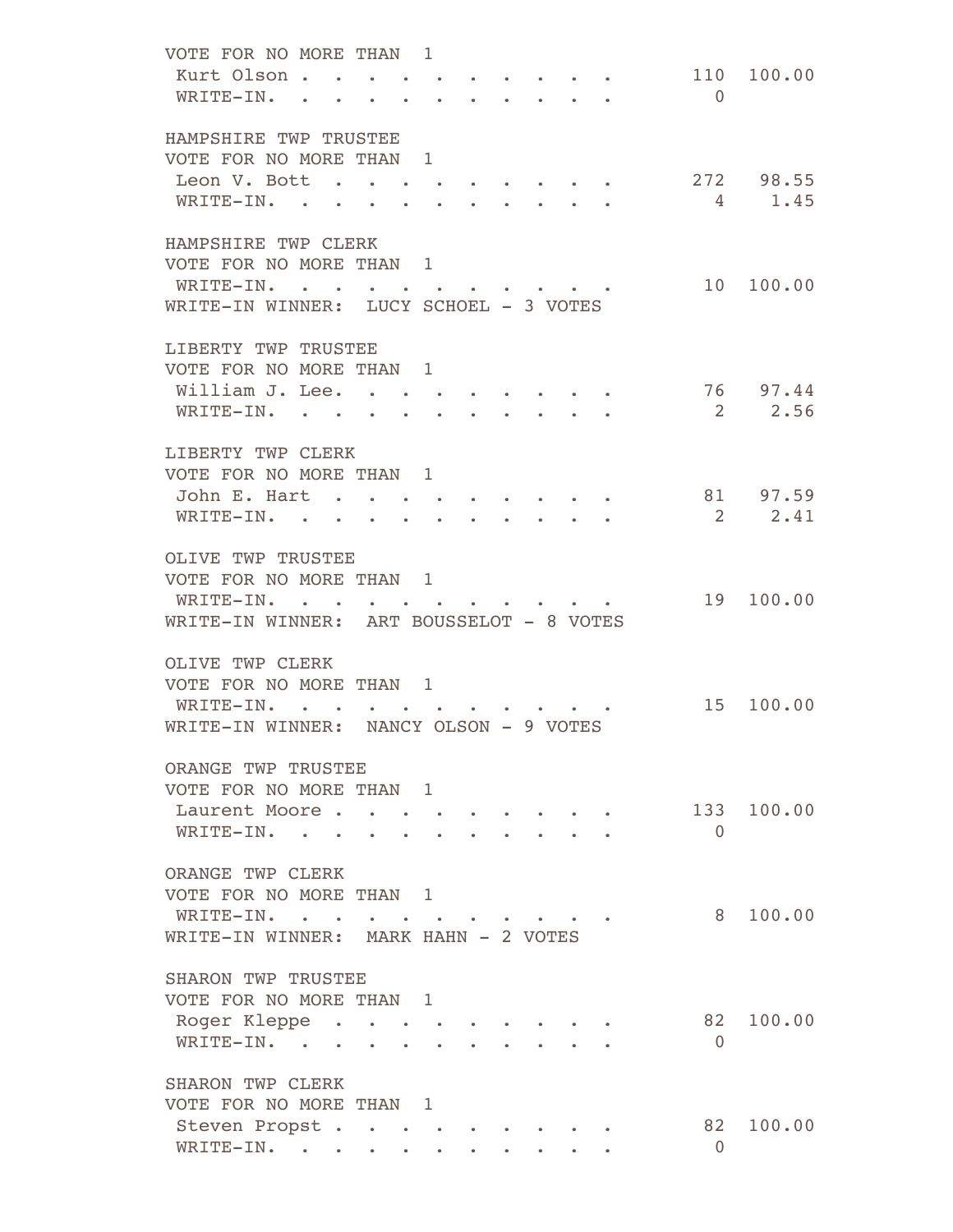SHARON TWP TRUSTEE VAC VOTE FOR NO MORE THAN 1 Jim Keitel . . . . . . . . . . 82 100.00 WRITE-IN. . . . . . . . . . . 0 SPRING ROCK TWP TRUSTEE VOTE FOR NO MORE THAN 1 WRITE-IN. . . . . . . . . . . 11 100.00 WRITE-IN WINNER: STEVE ROHLING - 4 VOTES SPRING ROCK TWP CLERK VOTE FOR NO MORE THAN 1 WRITE-IN. . . . . . . . . . . . 7 100.00 WRITE-IN WINNER: DOUGLAS KELTING - 5 VOTES WASHINGTON TWP TRUSTEE VOTE FOR NO MORE THAN 1 WRITE-IN. . . . . . . . . . . 16 100.00 WRITE-IN WINNER: LEON MCGARRY - 3 VOTES WASHINGTON TWP CLERK VOTE FOR NO MORE THAN 1 WRITE-IN. . . . . . . . . . . 3 100.00 WRITE-IN WINNER: BECKY BURKE - 1 VOTE WASHINGTON TWP TRUSTEE VAC VOTE FOR NO MORE THAN 1 WRITE-IN. . . . . . . . . . . . 4 100.00 WRITE-IN WINNER: PHIL BURKE - 2 VOTES WATERFORD TWP TRUSTEE VOTE FOR NO MORE THAN 1 WRITE-IN. . . . . . . . . . . . 8 100.00 WRITE-IN WINNER: JOHN CAMP - 4 VOTES WATERFORD TWP CLERK VOTE FOR NO MORE THAN 1 WRITE-IN. . . . . . . . . . . . 5 100.00 WRITE-IN WINNER: PATTI CHRISTIANSEN - 3 VOTES WATERFORD TWP TRUSTEE VAC VOTE FOR NO MORE THAN 1 WRITE-IN. . . . . . . . . . . 8 100.00 WRITE-IN WINNER: JOHN CONNOLE - 3 VOTES WELTON TWP TRUSTEE VOTE FOR NO MORE THAN 1 Mike McNeil. . . . . . . . . . . 135 99.26 WRITE-IN. . . . . . . . . . .  $1 \t374$  WELTON TWP CLERK VOTE FOR NO MORE THAN 1 LeAnn Dawn McCallister . . . . . . 112 98.25 WRITE-IN. . . . . . . . . . . 2 1.75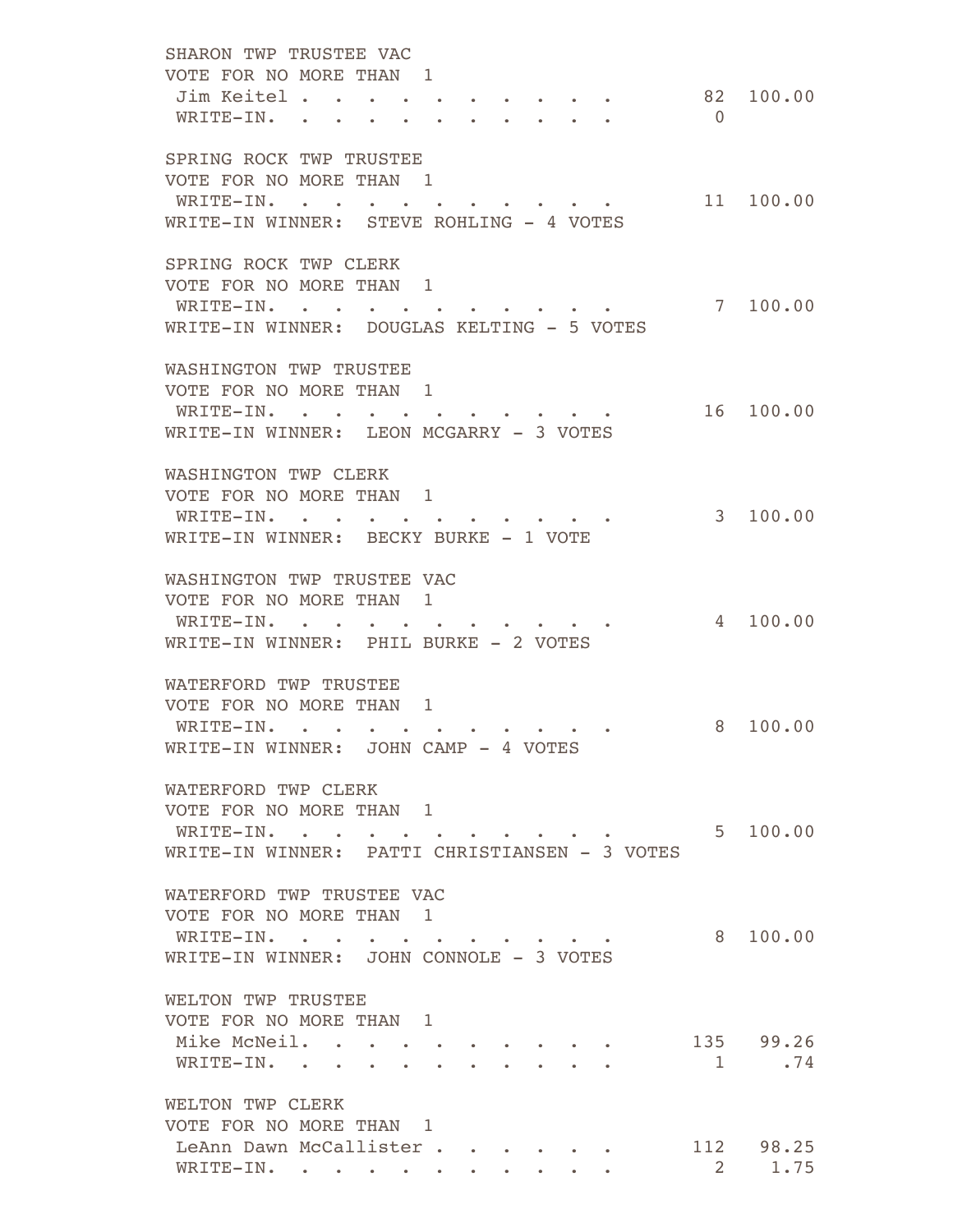| DEWITT COUNCIL-AT-LARGE                                                                                                                                                                                                                                    |                       |
|------------------------------------------------------------------------------------------------------------------------------------------------------------------------------------------------------------------------------------------------------------|-----------------------|
| VOTE FOR NO MORE THAN 1                                                                                                                                                                                                                                    |                       |
| $\cdot \cdot \cdot \cdot \cdot \cdot \cdot \cdot \cdot 1,366$ 99.20<br>Dawn Marcus.<br><b><i>College College College College</i></b>                                                                                                                       |                       |
| WRITE-IN.                                                                                                                                                                                                                                                  | 11<br>.80             |
| DEWITT SECOND WARD COUNCIL                                                                                                                                                                                                                                 |                       |
| VOTE FOR NO MORE THAN<br>$\mathbf{1}$                                                                                                                                                                                                                      |                       |
| Steven Hasenmiller                                                                                                                                                                                                                                         | 881 99.10             |
| WRITE-IN.<br>$\mathbf{r} = \mathbf{r}$<br>and a state of the state of the<br>$\sim 10$                                                                                                                                                                     | 8 <sup>1</sup><br>.90 |
| CHARLOTTE COUNCIL-AT-LARGE                                                                                                                                                                                                                                 |                       |
| VOTE FOR NO MORE THAN 1                                                                                                                                                                                                                                    |                       |
| Sandra Busch                                                                                                                                                                                                                                               | 75 70.09              |
| WRITE-IN.                                                                                                                                                                                                                                                  | 32 29.91              |
| WELTON COUNCIL-AT-LARGE                                                                                                                                                                                                                                    |                       |
| VOTE FOR NO MORE THAN 1                                                                                                                                                                                                                                    |                       |
| Todd Claeys.<br><b><i>Contract Contract Contract Contract Contract Contract Contract Contract Contract Contract Contract Contract Contract Contract Contract Contract Contract Contract Contract Contract Contract Contract Contract Contract Cont</i></b> | 49 92.45              |
| WRITE-IN.                                                                                                                                                                                                                                                  | 4 7.55                |
| SOIL & WATER CONS DIST COM                                                                                                                                                                                                                                 |                       |
| VOTE FOR NO MORE THAN 2                                                                                                                                                                                                                                    |                       |
| Wayne M. Whitman 10,097 51.87                                                                                                                                                                                                                              |                       |
| Warren W. Koch.                                                                                                                                                                                                                                            | 9,239 47.46           |
| WRITE-IN.                                                                                                                                                                                                                                                  | 130<br>.67            |
| CO AG EXT COUNC                                                                                                                                                                                                                                            |                       |
| VOTE FOR NO MORE THAN 5                                                                                                                                                                                                                                    |                       |
| Jean E. Morgan.                                                                                                                                                                                                                                            | $9,643$ 20.17         |
| Allan E. Rogis. 9,884 20.67                                                                                                                                                                                                                                |                       |
| William Rose, Jr 9,128 19.09                                                                                                                                                                                                                               |                       |
| Daniel Smicker.                                                                                                                                                                                                                                            | 9,552 19.98           |
| Lydia Whitman                                                                                                                                                                                                                                              | $9,404$ 19.67         |
| WRITE-IN.<br><b>Contract Contract</b><br>$\sim$ $\sim$                                                                                                                                                                                                     | 199<br>.42            |
| CO AG EXT COUNC VAC                                                                                                                                                                                                                                        |                       |
| VOTE FOR NO MORE THAN 1                                                                                                                                                                                                                                    |                       |
| Sheryl Dexter                                                                                                                                                                                                                                              | 11,208 99.26          |
| WRITE-IN.                                                                                                                                                                                                                                                  | 84 — 10<br>.74        |
| SUPREME COURT JUDGE STREIT                                                                                                                                                                                                                                 |                       |
| VOTE FOR NO MORE THAN<br>$\mathbf{1}$                                                                                                                                                                                                                      |                       |
| Yes<br>and the contract of the contract of<br>$\bullet$ $\bullet$ $\bullet$ $\bullet$                                                                                                                                                                      | 7,155 51.10           |
| $NO.$ $\cdot$ $\cdot$ $\cdot$ $\cdot$ $\cdot$<br>$\sim$ $\sim$<br>$\sim$                                                                                                                                                                                   | 6,847 48.90           |
| SUPREME COURT JUDGE TERNUS                                                                                                                                                                                                                                 |                       |
| VOTE FOR NO MORE THAN<br>$\overline{1}$                                                                                                                                                                                                                    |                       |
| $Yes \t . \t . \t . \t .$                                                                                                                                                                                                                                  | 7,080 50.75           |
| $NO-.$ $.$<br>$\mathcal{L}$                                                                                                                                                                                                                                | $6,871$ 49.25         |
| SUPREME COURT JUDGE BAKER                                                                                                                                                                                                                                  |                       |
| VOTE FOR NO MORE THAN 1                                                                                                                                                                                                                                    |                       |
| Yes<br><b><i>Command Command Command Command Command</i></b><br><b>Contract Contract Contract</b>                                                                                                                                                          | 7,147 51.26           |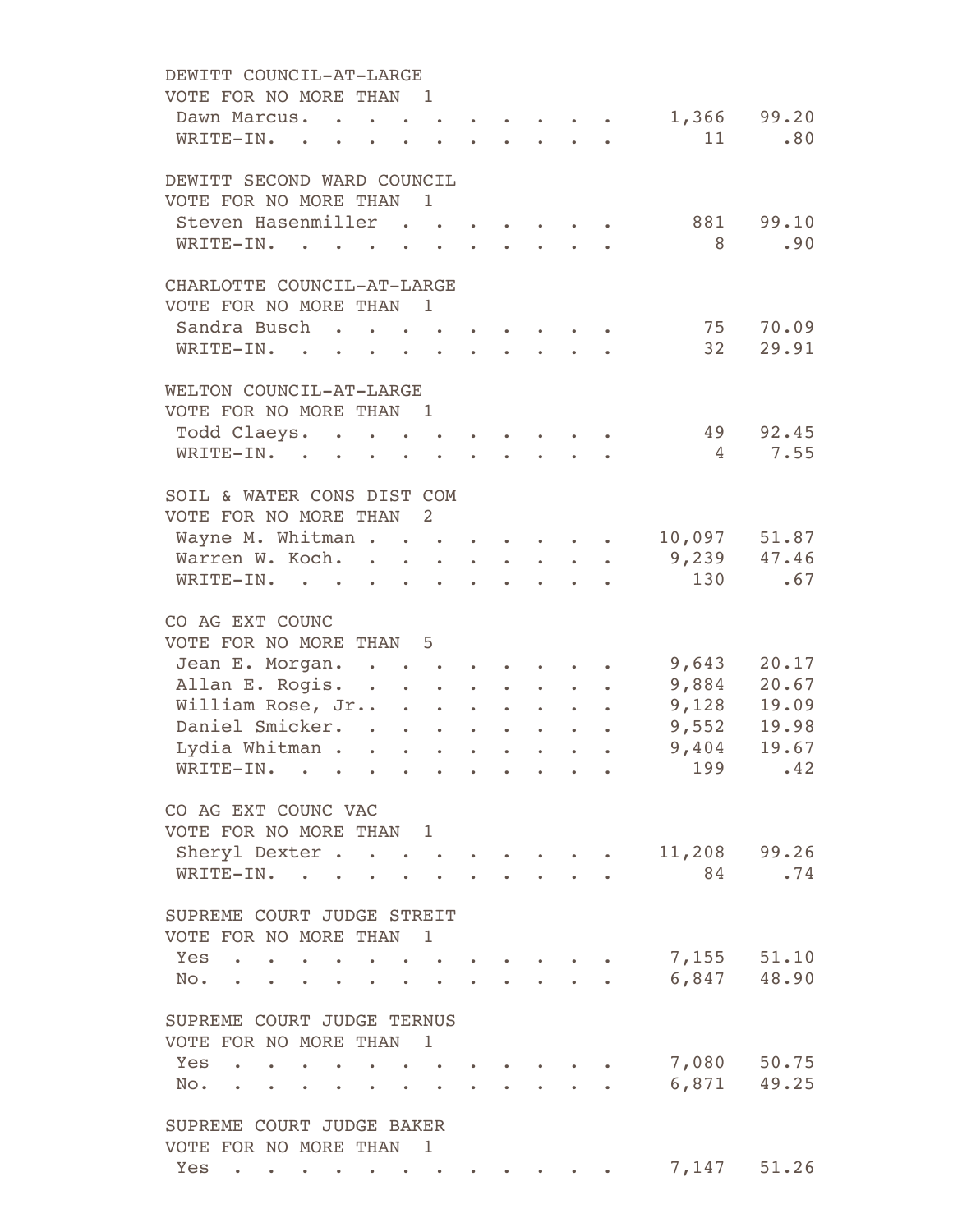| No. |                                 |                                                                                                                                                                                                                                      |                                                                                                                                                                                                                                      |                                   |                          |                                                                                                                                                                                                                                        |  | 6,797 48.74      |       |
|-----|---------------------------------|--------------------------------------------------------------------------------------------------------------------------------------------------------------------------------------------------------------------------------------|--------------------------------------------------------------------------------------------------------------------------------------------------------------------------------------------------------------------------------------|-----------------------------------|--------------------------|----------------------------------------------------------------------------------------------------------------------------------------------------------------------------------------------------------------------------------------|--|------------------|-------|
|     |                                 |                                                                                                                                                                                                                                      | COURT OF APPEALS JUDGE MANSFIELD                                                                                                                                                                                                     |                                   |                          |                                                                                                                                                                                                                                        |  |                  |       |
|     |                                 |                                                                                                                                                                                                                                      | VOTE FOR NO MORE THAN 1                                                                                                                                                                                                              |                                   |                          |                                                                                                                                                                                                                                        |  |                  |       |
| Yes |                                 |                                                                                                                                                                                                                                      |                                                                                                                                                                                                                                      |                                   |                          |                                                                                                                                                                                                                                        |  | 7,913 63.08      |       |
| No. |                                 |                                                                                                                                                                                                                                      |                                                                                                                                                                                                                                      |                                   |                          |                                                                                                                                                                                                                                        |  | 4,631            | 36.92 |
|     |                                 |                                                                                                                                                                                                                                      | COURT OF APPEALS JUDGE POTTERFIELD                                                                                                                                                                                                   |                                   |                          |                                                                                                                                                                                                                                        |  |                  |       |
|     |                                 |                                                                                                                                                                                                                                      | VOTE FOR NO MORE THAN 1                                                                                                                                                                                                              |                                   |                          |                                                                                                                                                                                                                                        |  |                  |       |
| Yes |                                 |                                                                                                                                                                                                                                      |                                                                                                                                                                                                                                      |                                   |                          |                                                                                                                                                                                                                                        |  | 7,917 63.34      |       |
| No. |                                 |                                                                                                                                                                                                                                      | <u>in a comparative contract and the second second and second and second and second and second and second and second and second and second and second and second and second and second and second and second and second and seco</u> |                                   |                          | and the contract of the contract of the contract of the contract of the contract of the contract of the contract of                                                                                                                    |  | 4,583            | 36.66 |
|     |                                 |                                                                                                                                                                                                                                      | COURT OF APPEALS JUDGE VOGEL                                                                                                                                                                                                         |                                   |                          |                                                                                                                                                                                                                                        |  |                  |       |
|     |                                 |                                                                                                                                                                                                                                      | VOTE FOR NO MORE THAN 1                                                                                                                                                                                                              |                                   |                          |                                                                                                                                                                                                                                        |  |                  |       |
| Yes |                                 |                                                                                                                                                                                                                                      |                                                                                                                                                                                                                                      |                                   |                          |                                                                                                                                                                                                                                        |  | 7,915 63.63      |       |
| No. |                                 |                                                                                                                                                                                                                                      | <u>in the second contract of the second second and second the second second and second second and second second second and second and second and second and second and second and second and second and second and second and se</u> |                                   |                          | $\sim$ $\sim$ $\sim$                                                                                                                                                                                                                   |  | 4,525            | 36.37 |
|     |                                 |                                                                                                                                                                                                                                      | COURT OF APPEALS JUDGE DANILSON                                                                                                                                                                                                      |                                   |                          |                                                                                                                                                                                                                                        |  |                  |       |
|     |                                 |                                                                                                                                                                                                                                      | VOTE FOR NO MORE THAN                                                                                                                                                                                                                | 1                                 |                          |                                                                                                                                                                                                                                        |  |                  |       |
| Yes |                                 |                                                                                                                                                                                                                                      | <u>in a comparative control of the second second and second and second and second and second and second and second and second and second and second and second and second and second and second and second and second and second</u> |                                   |                          |                                                                                                                                                                                                                                        |  | 7,817 63.08      |       |
| No. | $\mathbf{r}$ .                  |                                                                                                                                                                                                                                      |                                                                                                                                                                                                                                      |                                   | $\bullet$                |                                                                                                                                                                                                                                        |  | 4,575            | 36.92 |
|     |                                 |                                                                                                                                                                                                                                      | COURT OF APPEALS JUDGE DOYLE                                                                                                                                                                                                         |                                   |                          |                                                                                                                                                                                                                                        |  |                  |       |
|     |                                 |                                                                                                                                                                                                                                      | VOTE FOR NO MORE THAN 1                                                                                                                                                                                                              |                                   |                          |                                                                                                                                                                                                                                        |  |                  |       |
| Yes |                                 |                                                                                                                                                                                                                                      |                                                                                                                                                                                                                                      |                                   |                          |                                                                                                                                                                                                                                        |  | 7,838 63.47      |       |
| No. | $\bullet$ $\bullet$ $\bullet$   |                                                                                                                                                                                                                                      |                                                                                                                                                                                                                                      |                                   |                          |                                                                                                                                                                                                                                        |  | 4,511            | 36.53 |
|     |                                 |                                                                                                                                                                                                                                      | DISTRICT COURT 7 JUDGE SMITH                                                                                                                                                                                                         |                                   |                          |                                                                                                                                                                                                                                        |  |                  |       |
|     |                                 |                                                                                                                                                                                                                                      | VOTE FOR NO MORE THAN                                                                                                                                                                                                                | 1                                 |                          |                                                                                                                                                                                                                                        |  |                  |       |
| Yes |                                 |                                                                                                                                                                                                                                      |                                                                                                                                                                                                                                      |                                   |                          |                                                                                                                                                                                                                                        |  | 8,374 66.46      |       |
| No. |                                 |                                                                                                                                                                                                                                      | <u>.</u>                                                                                                                                                                                                                             |                                   |                          |                                                                                                                                                                                                                                        |  | 4,226            | 33.54 |
|     |                                 |                                                                                                                                                                                                                                      | DISTRICT COURT 7 JUDGE MACEK                                                                                                                                                                                                         |                                   |                          |                                                                                                                                                                                                                                        |  |                  |       |
|     |                                 |                                                                                                                                                                                                                                      | VOTE FOR NO MORE THAN 1                                                                                                                                                                                                              |                                   |                          |                                                                                                                                                                                                                                        |  |                  |       |
| Yes |                                 |                                                                                                                                                                                                                                      |                                                                                                                                                                                                                                      |                                   | <b>Contract Contract</b> |                                                                                                                                                                                                                                        |  | 7,991 64.26      |       |
| No. |                                 | $\sim$ $\sim$ $\sim$ $\sim$ $\sim$                                                                                                                                                                                                   | $\ddot{\phantom{a}}$                                                                                                                                                                                                                 |                                   |                          | $\ddot{\phantom{a}}$ , and the contract of the contract of the contract of the contract of the contract of the contract of the contract of the contract of the contract of the contract of the contract of the contract of the contrac |  | 4,444 35.74      |       |
|     |                                 |                                                                                                                                                                                                                                      | DISTRICT COURT 7 ASSOC JUDGE TABOR                                                                                                                                                                                                   |                                   |                          |                                                                                                                                                                                                                                        |  |                  |       |
|     |                                 |                                                                                                                                                                                                                                      | VOTE FOR NO MORE THAN 1                                                                                                                                                                                                              |                                   |                          |                                                                                                                                                                                                                                        |  |                  |       |
|     |                                 | Yes                                                                                                                                                                                                                                  |                                                                                                                                                                                                                                      | $\sim$ 100 $\pm$ 100 $\pm$        |                          |                                                                                                                                                                                                                                        |  | 8,485 66.01      |       |
| No. | $\mathbf{r}$ , and $\mathbf{r}$ | $\mathbf{r}$ , and $\mathbf{r}$                                                                                                                                                                                                      | $\sim$ $\sim$                                                                                                                                                                                                                        |                                   | $\sim$ $\sim$            |                                                                                                                                                                                                                                        |  | 4,370            | 33.99 |
|     |                                 |                                                                                                                                                                                                                                      | DISTRICT COURT 7 ASSOC JUDGE PREACHER                                                                                                                                                                                                |                                   |                          |                                                                                                                                                                                                                                        |  |                  |       |
|     |                                 |                                                                                                                                                                                                                                      | VOTE FOR NO MORE THAN 1                                                                                                                                                                                                              |                                   |                          |                                                                                                                                                                                                                                        |  |                  |       |
| Yes |                                 |                                                                                                                                                                                                                                      |                                                                                                                                                                                                                                      |                                   |                          |                                                                                                                                                                                                                                        |  | 7,964 64.11      |       |
| No. |                                 | and the contract of the contract of the contract of the contract of the contract of the contract of the contract of                                                                                                                  |                                                                                                                                                                                                                                      |                                   |                          | and a strategic control of the strategic control of the strategic control of the strategic control of the strategic control of the strategic control of the strategic control of the strategic control of the strategic contro         |  | 4,458 35.89      |       |
|     |                                 |                                                                                                                                                                                                                                      | AMENDMENT TO THE CONSTITUTION - 1                                                                                                                                                                                                    |                                   |                          |                                                                                                                                                                                                                                        |  |                  |       |
|     |                                 |                                                                                                                                                                                                                                      | VOTE FOR NO MORE THAN 1                                                                                                                                                                                                              |                                   |                          |                                                                                                                                                                                                                                        |  |                  |       |
| Yes |                                 |                                                                                                                                                                                                                                      |                                                                                                                                                                                                                                      | <b>Contract Contract Contract</b> |                          |                                                                                                                                                                                                                                        |  | $10,044$ $64.13$ |       |
| No. |                                 | <u>in the community of the community of the community of the community of the community of the community of the community of the community of the community of the community of the community of the community of the community </u> |                                                                                                                                                                                                                                      |                                   |                          |                                                                                                                                                                                                                                        |  | 5,618            | 35.87 |
|     |                                 |                                                                                                                                                                                                                                      | CONVENTION QUESTION - 2                                                                                                                                                                                                              |                                   |                          |                                                                                                                                                                                                                                        |  |                  |       |
|     |                                 |                                                                                                                                                                                                                                      | VOTE FOR NO MORE THAN 1                                                                                                                                                                                                              |                                   |                          |                                                                                                                                                                                                                                        |  |                  |       |